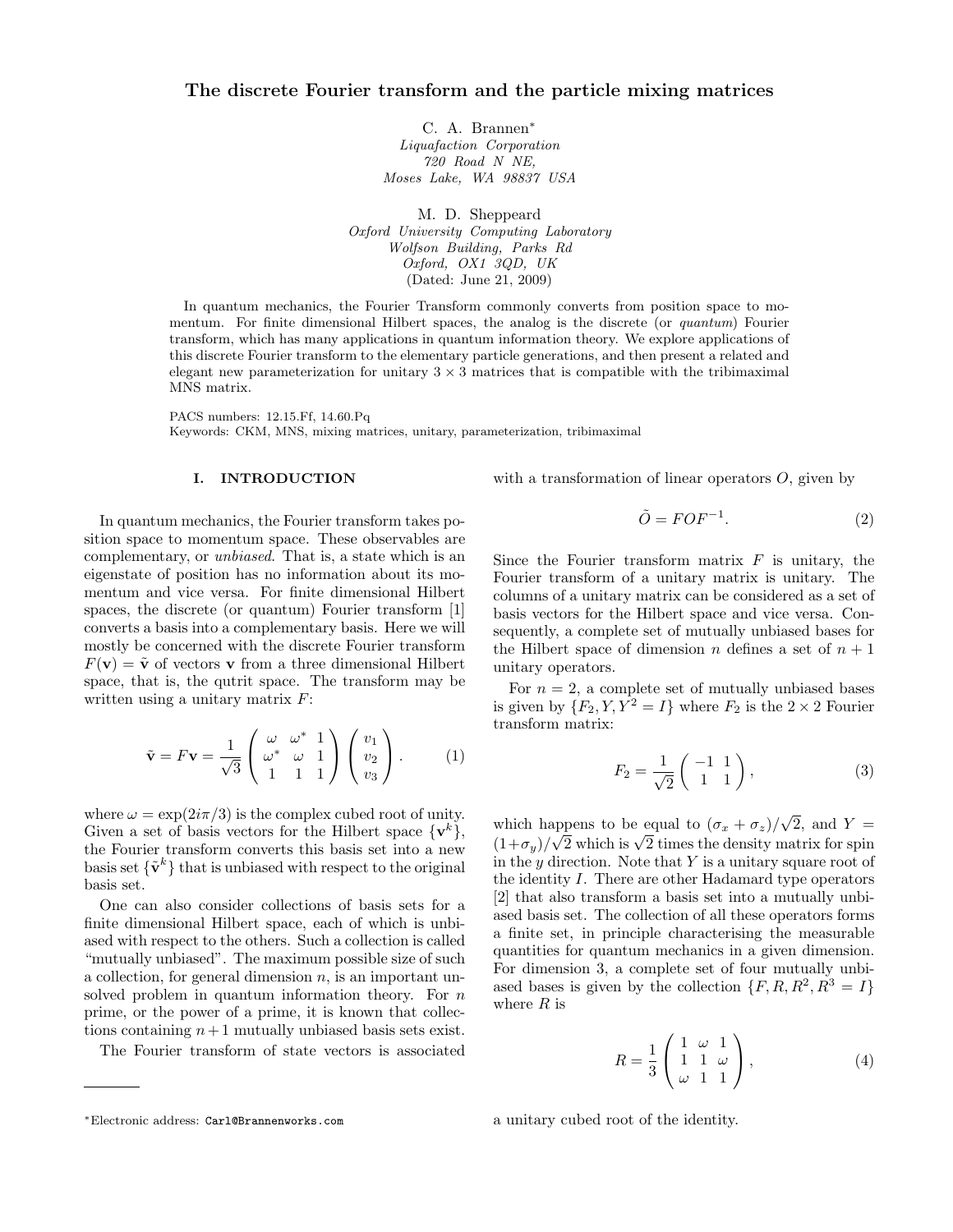### II. EXPERIMENTAL EQUIVALENCE CLASSES

Experimentally, the CKM and MNS matrix elements can only be measured in the form of squared magnitudes (probabilities). A matrix of probabilities contains much less information than a unitary matrix. Consequently, while a parameterization of the unitary  $3 \times 3$  matrices require nine parameters, one can parameterize the squared magnitudes of such a matrix with only four parameters. We will call two unitary matrices *equivalent* if one can be obtained from the other by multiplication of rows and columns by complex phases. This relation defines equivalence classes of matrices. For a given probability matrix, the number of different equivalence classes that give that probability matrix depends on the symmetry of the probability matrix.

The CKM matrix entries are approximately in  $2 + 1$ block diagonal form. Squaring recent estimates [3] of the CKM amplitudes we have:

$$
P_{CKM} = \begin{pmatrix} 0.9483(5) & 0.0516(5) & 0.000016(1) \\ 0.0516(5) & 0.9467(5) & 0.00178(7) \\ \hline 0.00007(1) & 0.00173(6) & 0.99820(7) \end{pmatrix} (5)
$$

The  $2 + 1$  block diagonal unitary matrices are easy to parameterize. First let  $\theta$  be a real angle, and let  $\alpha$ ,  $\beta$ ,  $\gamma$ and  $\eta$  be four complex phases. Define  $U(\theta, \alpha, \beta, \gamma)$  as

$$
U(\theta, \alpha, \beta, \gamma) = \begin{pmatrix} \alpha \gamma \cos(\theta) & -\alpha \sin(\theta) & 0 \\ \beta \gamma \sin(\theta) & \beta \cos(\theta) & 0 \\ 0 & 0 & 1 \end{pmatrix}.
$$
 (6)

Then a complete parameterization of the  $2 + 1$  block diagonal matrices is given by  $\eta$  U where  $\eta$  is an overall complex phase.

While the usual parameterizations of the CKM matrix use four mixing angles and one complex phase, the above parameterization of the  $2 + 1$  block matrices uses four complex phases and one mixing angle. Since the phase  $\eta$ is just an overall complex phase, we will set  $\eta = 1$  and consider a parameterization with four variables: three complex phases  $\alpha$ ,  $\beta$  and  $\gamma$ , and one mixing angle  $\theta$ .

Since F is a unitary matrix,  $\tilde{U}(\theta, \alpha, \beta, \gamma)$  is also a unitary matrix. It is also magic, which is to say that the elements of a row or column sum to the same number, one. This is reminiscent of the unitary property of the CKM matrix, that the sum of the squared magnitudes of the elements of each row or column sum to one.

In general,  $3 \times 3$  complex (unitary) matrices require nine complex (real) parameters. Similarly, the  $2+1$  block diagonal complex (unitary) matrices require five complex (real) parameters.

Given  $\tilde{U}(\theta, \alpha, \beta, \gamma)$  we can define a parameterization of unitary matrices by multiplying the rows and columns of U by complex phases. There are three rows and three columns, but multiplying all rows by a complex phase is equivalent to multiplying all columns by the same phase so there is a reduction by one degree of freedom. This

gives a full parameterization of unitary  $3 \times 3$  matrices of the form

$$
D_r F U(\theta, \alpha, \beta, \gamma) F^{-1} D_c \tag{7}
$$

where  $D_r$  and  $D_c$  are diagonal matrices that give the complex phases multiplying rows and columns.

# III. CIRCULANT MATRICES

An m-circulant matrix is defined by its first row; the other rows being equal to the first except for a shift of each entry m places to the right. The discrete Fourier transform diagonalises 1-circulants, and a two dimensional Fourier transform similarly diagonalises a 1 circulant  $2\times 2$  matrix, which corresponds to permutations of two objects. In dimension three, 2-circulant matrices are transforms of the off diagonal  $2 + 1$  block matrices.

A  $3 \times 3$  m-circulant may be characterized by the three complex numbers that are the entries of its first row. Any magic  $3 \times 3$  matrix can be written as the sum of a 1circulant and a 2-circulant matrix. This defines a natural decomposition for the magic unitary matrices, but such a decomposition is not quite unique.

By choosing the overall complex phase appropriately, we can arrange for an arbitrary 3×3 magic unitary matrix to be written as the sum of a real 1-circulant matrix and an imaginary 2-circulant matrix. Let  $a, b, c,$  and  $d$  be four real numbers. Define the six real numbers  $I, J, K$ ,  $R, G,$  and  $B$  as follows:

$$
I = [\cos(a) + 2\cos(b)\cos(c + 0\pi/3)]/3,J = [\cos(a) + 2\cos(b)\cos(c + 2\pi/3)]/3,K = [\cos(a) + 2\cos(b)\cos(c + 4\pi/3)]/3,R = [\cos(a) + 2\cos(b)\cos(d + 0\pi/3)]/3,G = [\cos(a) + 2\cos(b)\cos(d + 2\pi/3)]/3,B = [\cos(a) + 2\cos(b)\cos(d + 4\pi/3)]/3.
$$

Then there is a magic unitary matrix W

$$
W = \begin{pmatrix} I & J & K \\ K & I & J \\ J & K & I \end{pmatrix} \pm i \begin{pmatrix} R & B & G \\ B & G & R \\ G & R & B \end{pmatrix}, \qquad (9)
$$

which defines a parameterization of the  $3 \times 3$  magic unitary matrices (and therefore the equivalence classes of unitary matrices). A parameterization of all unitary  $3 \times 3$ matrices is provided by  $D_r$  W  $D_c$ . Note that the nine entries of W are all possible sums of one element from  $\{I, J, K\}$  with one element from  $\{iR, iG, iB\}$ .

Since the complex numbers on the top row of an mcirculant define the whole matrix, one can think of the mcirculants as forming a complex n-vector space. The basis elements for the m-circulants are permutation matrices, that is, they are matrices of zeroes and ones that define a permutation on the components of n-vectors. With respect to Eq.  $(8)$ , the elements I, J, and K correspond to the even permutations on three elements, while  $R, G$ , and B correspond to the odd permutations.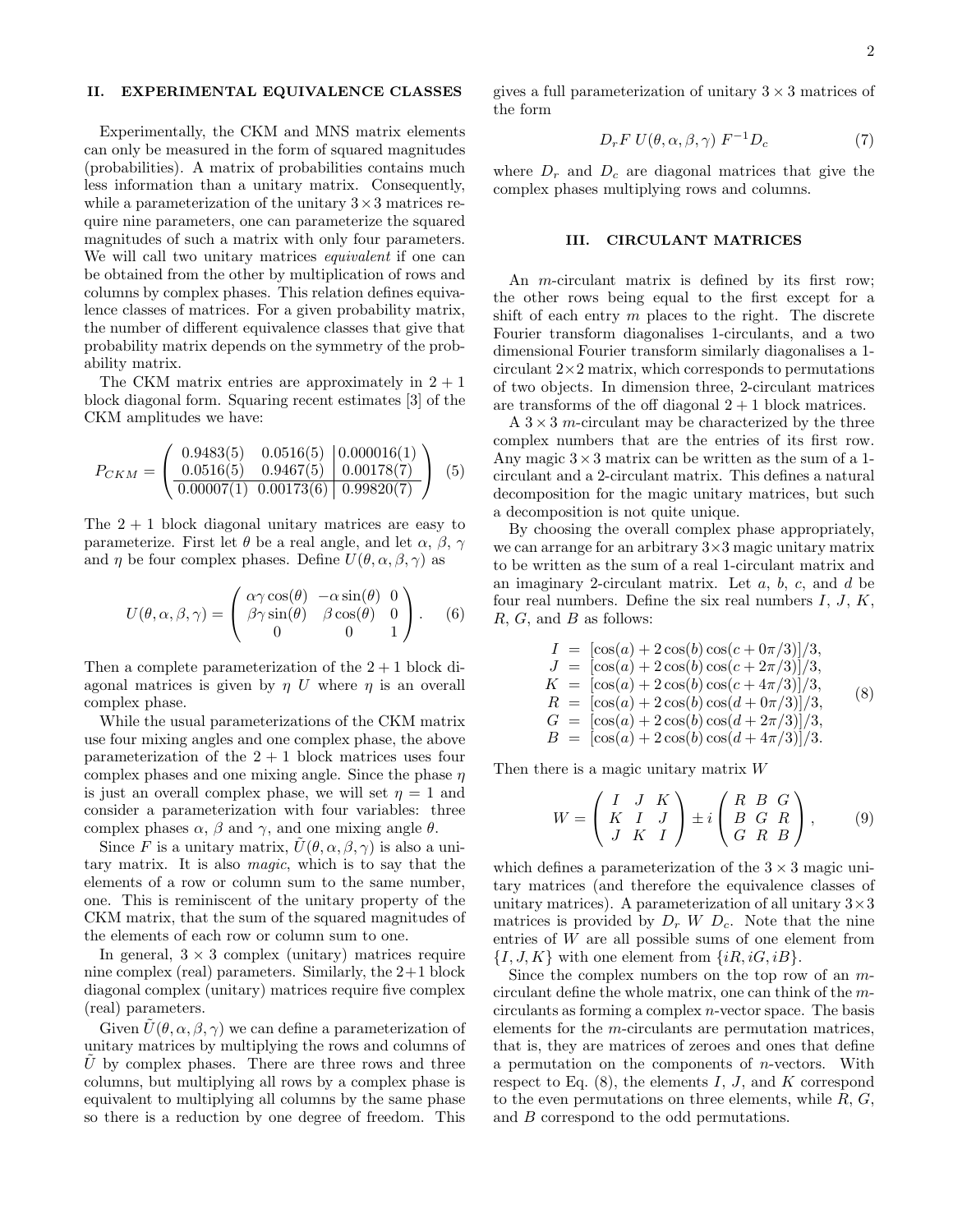Since the 1-circulant component is the real part of the unitary matrix, while the 2-circulant is the imaginary part, their contributions to the matrix of probabilities do not have any interference. That is, there is a natural decomposition of the probability matrix into the sum of a real 1-circulant matrix and a real 2-circulant matrix. This decomposition uses three probabilities from the 1 circulant matrix and three more from the 2-circulant. The probabilities for the full unitary matrix correspond to the nine possible results obtained by adding one of the three 1-circulant probabilities,  $\{I^2, J^2, K^2\}$ , to one of the three 2-circulant probabilities,  $\{R^2, G^2, B^2\}.$ 

## IV. THE MNS LEPTON MIXING MATRIX

Present measurements of the MNS matrix probabilities are in agreement with the tribimaximal values:

$$
P_{MNS} = \begin{pmatrix} \frac{2}{3} & \frac{1}{3} & 0 \\ \frac{1}{6} & \frac{1}{3} & \frac{1}{2} \\ \frac{1}{6} & \frac{1}{3} & \frac{1}{2} \end{pmatrix} . \tag{10}
$$

By choosing the overall complex phase appropriately, we can write a representative from an associated equivalence class of unitary matrices as the sum of two circulants, one real and one imaginary. For the MNS matrix, one may choose:

$$
U_{MNS} = \frac{1}{\sqrt{6}} \begin{pmatrix} \sqrt{2} & 1 & 0 \\ 0 & \sqrt{2} & 1 \\ 1 & 0 & \sqrt{2} \end{pmatrix} \pm \frac{i}{\sqrt{6}} \begin{pmatrix} \sqrt{2} & -1 & 0 \\ -1 & 0 & \sqrt{2} \\ 0 & \sqrt{2} & -1 \end{pmatrix}.
$$
\n(11)

Thus the tribimaximal probabilities may be characterized using the nine possible results obtained by selecting one element of  $\{1/3, 1/6, 0\}$  and adding it to an element of  $\{1/3, 1/6, 0\}.$ 

The Fourier transform of  $U_{MNS}$  also takes a particularly simple form:

$$
\tilde{U}_{MNS} = \frac{1}{\sqrt{6}} \begin{pmatrix} \sqrt{2} & -1 & 0 \\ -1 & \sqrt{2} & 0 \\ 0 & 0 & \sqrt{2} - 1 \end{pmatrix}
$$
  
 
$$
+ \frac{1}{\sqrt{6}} \begin{pmatrix} \omega^* & 0 & 0 \\ 0 & \omega & 0 \\ 0 & 0 & 1 \end{pmatrix} + \frac{1}{\sqrt{6}} \begin{pmatrix} 0 & \sqrt{2}\omega^* & 0 \\ \sqrt{2}\omega & 0 & 0 \\ 0 & 0 & \sqrt{2} \end{pmatrix},
$$
 (12)

involving cubed root phases  $\omega$ , rather than the phases i that appear in the more symmetric representation used in Eq. (11). In other words, the Fourier transform reflects the difference between the root systems [4] for (a)  $su(2) \times u(1) \subset su(2) \times su(2)$  and (b)  $su(3)$ . The diagonal matrix, with the cubed roots of unity, is the standard Weyl generator for the qutrit torus, namely the three dimensional generalization of the Pauli matrix  $\sigma_z$ . The discrete Fourier transform  $F(\tilde{U}_{MNS})F^{-1}$  takes this diagonal to a permutation  $(231)$ , that is, the K part of the matrix given in Eq. (8).

Define the Fourier transform for the  $2 + 1$  block diagonal matrices as:

$$
F_{21} = \frac{1}{\sqrt{2}} \begin{pmatrix} -1 & 1 & 0 \\ 1 & 1 & 0 \\ 0 & 0 & \sqrt{2} \end{pmatrix} . \tag{13}
$$

This is a unitary matrix, and  $F F_{21}$  is also a unitary matrix with tribimaximal entries, although permuted from the usual form. This factorisation is in line with the  $A_4$ discrete symmetry [5] studied in the context of neutrino mass generation in the standard model, since this group is the product  $\mathbb{Z}_3 \ltimes \mathbb{Z}_2$  of cyclic permutation groups. Here, however, the finite group appears as a discrete structure in quantum information theory, rather than as a subgroup of a large continuous symmetry.

An alternative representation of the tribimaximal mixing matrix is the product  $RF_{21}$ , where R is the other  $3 \times 3$  complementary observable automorphism [2]. Essentially, the only other product involving the mutually unbiased operators is of the form:

$$
FR_2 \equiv \frac{1}{\sqrt{6}} \begin{pmatrix} \omega & \omega^* & 1 \\ \omega^* & \omega & 1 \\ 1 & 1 & 1 \end{pmatrix} \begin{pmatrix} 1 & i & 0 \\ i & 1 & 0 \\ 0 & 0 & \sqrt{2} \end{pmatrix}
$$
 (14)  
= 
$$
\frac{1}{\sqrt{6}} \begin{pmatrix} \omega + i\omega^* & i\omega + \omega^* & \sqrt{2} \\ i\omega + \omega^* & \omega + i\omega^* & \sqrt{2} \\ 1 + i & 1 + i & \sqrt{2} \end{pmatrix},
$$

which yields the probability matrix

$$
||FR_2||^2 = \frac{1}{3} \begin{pmatrix} 1-x & 1+x & 1 \\ 1+x & 1-x & 1 \\ 1 & 1 & 1 \end{pmatrix},
$$
 (15)

where  $x =$ √ 3/2. The product of (a permuted form of)  $P_{MNS}$  and  $\Vert FR_2 \Vert^2$  returns another permuted form of  $P_{MNS}$  when  $x = 1/2$ . In general, for different values of x, this product

$$
\frac{1}{3} \left( \begin{array}{ccc} 1+x & 1-x & 1 \\ 1+x & 1-x & 1 \\ 1-2x & 1+2x & 1 \end{array} \right) \tag{16}
$$

describes all magic probability matrices of  $P_{MNS}$  type, namely with one unbiased column equal to  $(1/3, 1/3, 1/3)$ and two rows with an unbiased pair. A permitted small deviation from  $x = 1/2$  corresponds to the  $\sin\theta_{13}$  term in the literature [6].

# V. MASS MATRICES

In [7] the Koide [8] formula:

$$
2(\sqrt{m_e} + \sqrt{m_\mu} + \sqrt{m_\tau})^2 = 3(m_e + m_\mu + m_\tau) \quad (17)
$$

for charged lepton masses was recovered in the form of a  $3 \times 3$  circulant complex matrix. This analysis has been